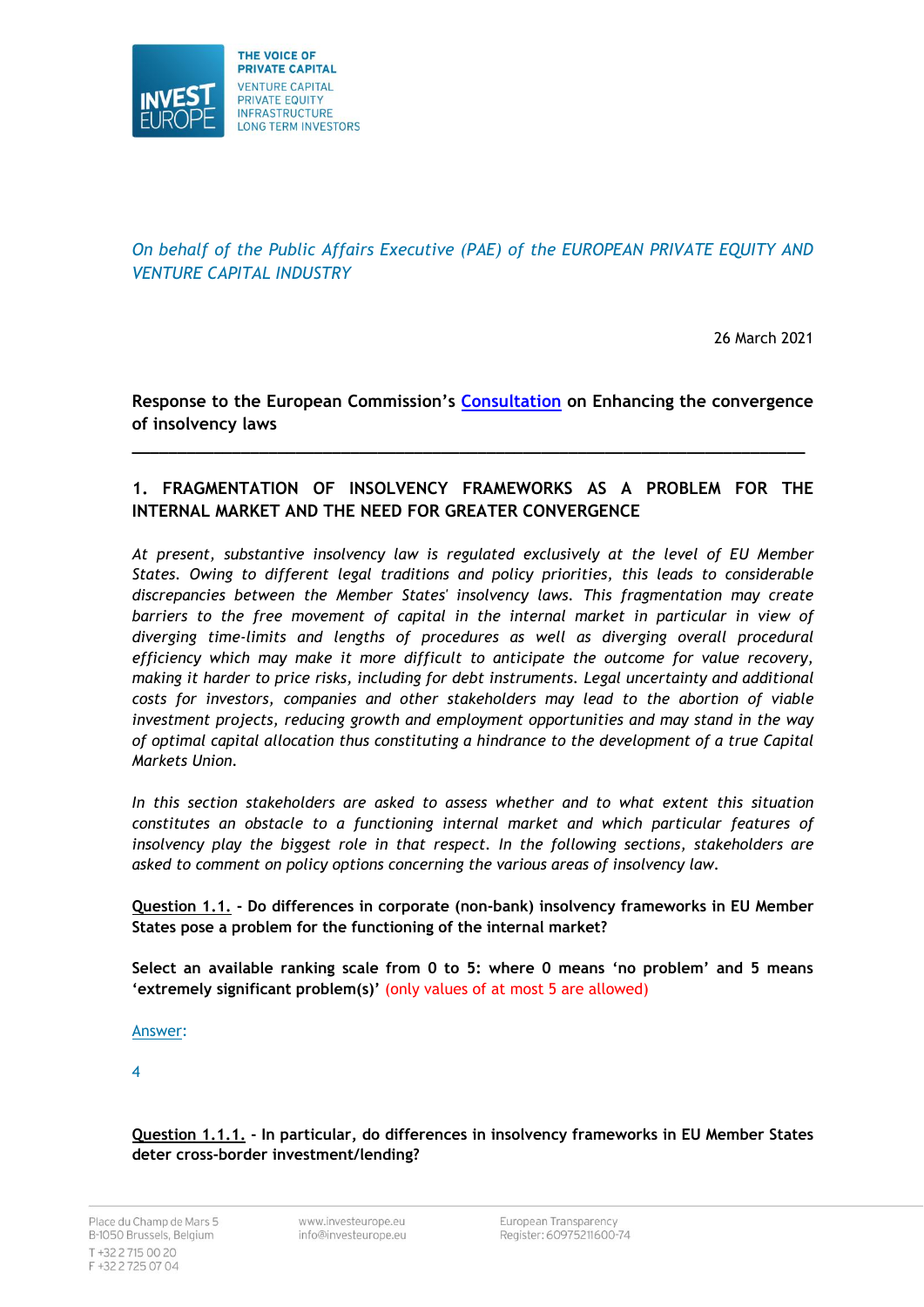

**Select an available ranking scale from 0 to 5: where 0 means 'no problem' and 5 means 'extremely significant problem(s)'** (only values of at most 5 are allowed)

Answer:

4

**Question 1.2. - Which of the existing differences between the laws of the Member States in the areas mentioned below most affect the functioning of the Internal Market?**

**Select an available ranking scale from 0 to 5: where 0 means 'no problem' and 5 means 'extremely significant problem(s)'**

#### Answer:

| a) Differences in the definition of insolvency;                           |  |    |  |
|---------------------------------------------------------------------------|--|----|--|
| b) Differences in how insolvency proceedings are triggered - obligations  |  |    |  |
| of debtors and rights of creditors to file for insolvency;                |  |    |  |
| c) Differences in the duties and liabilities of directors in vicinity of  |  | X. |  |
| insolvency and in insolvency proceedings;                                 |  |    |  |
| d) Differences in the duties and liabilities of insolvency practitioners; |  | x  |  |
| e) Differences in the identification and tracing of assets that belong to |  |    |  |
| the insolvency estate;                                                    |  |    |  |
| f) Differences in the ranking of claims;                                  |  |    |  |
| g) Differences in relation to avoidance action                            |  |    |  |

#### **h) Other, please explain**

#### Answer:

In a number of jurisdictions, debt to equity conversions are not possible in restructurings, thereby preserving equity holders (who may have no economic interest) over creditors (and making waterfalls "unnatural").

**Question 1.4. - Which measures should be taken at the EU level to bring about greater convergence of insolvency frameworks?**

**Please choose between:** (only one option possible)

- **targeted harmonisation through legislation**
- **recommendation**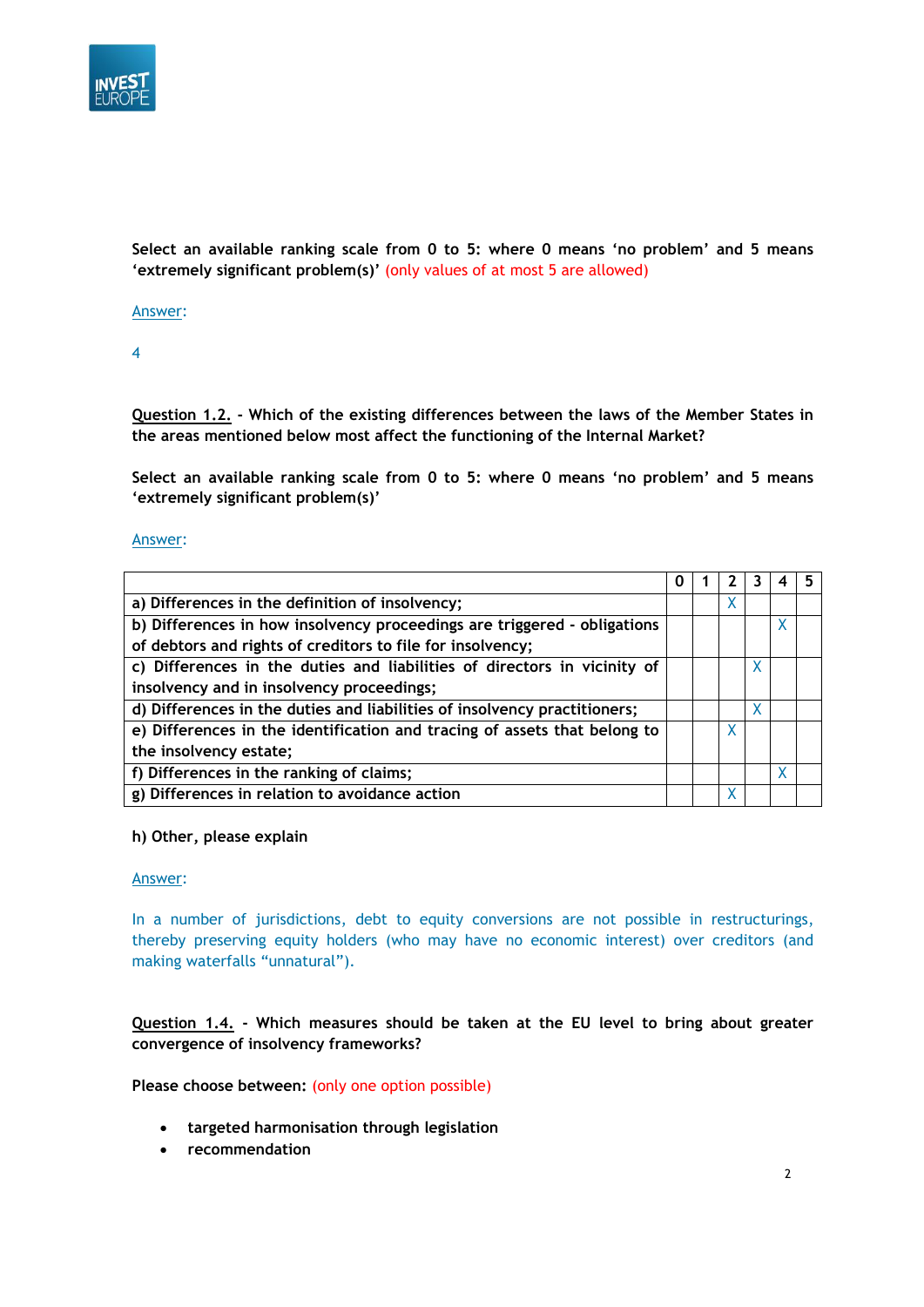

- **a combination of both**
- **no measures**

### Answer:

# A combination of both

**Question 1.5.** – **Briefly describe the model for corporate insolvency to which Member States should converge**

#### Answer:

In terms of formal insolvency proceedings the themes identified by this consultation are aspects, which in our view, would contribute to an effective and efficient regime and which would benefit from harmonisation. From the investor perspective, a more harmonised approach across Europe to directors' duties and treatment of stakeholders would be beneficial from a costs and risks perspective.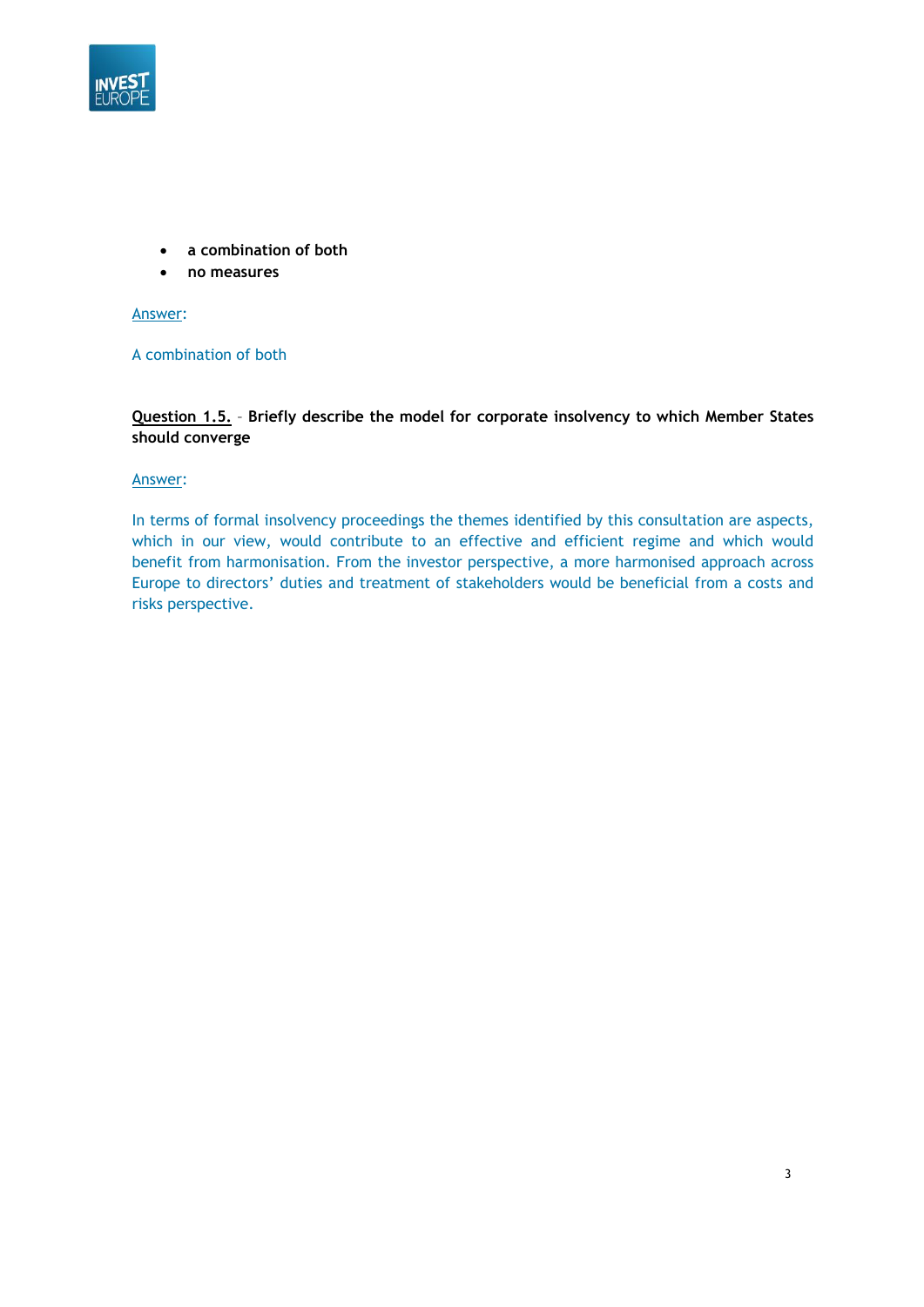

# **2. DIRECTORS' LIABILITY IN VICINITY OF INSOLVENCY PROCEEDINGS, DISQUALIFICATION OF DIRECTORS**

*In the vicinity of insolvency, directors are in a key position and it may have to be clarified that their fiduciary duty to act in the best interest of the company includes taking into account the interest of creditors and all stakeholders. Legal systems have prescribed, in different ways, what directors should do when a company is near to or actually insolvent. The Restructuring Directive 2019/1023 provides a minimum level of harmonisation for directors' duties where there is a likelihood of insolvency (Art. 19), while the Company Law Digitalisation Directive (EU) 2019/1151 provides for the exchange of information on disqualified directors through the system of inter-connection of business registers (BRIS). The question is whether there are additional needs.*

**Question 2.1. - In your opinion, should there be any minimum harmonization at EU level on the duties and obligations of directors in the event of vicinity of insolvency or when the company is insolvent?**

**Please choose between:** (only one option possible)

- **Yes**
- **No**

Answer:

Yes.

**Question 2.2. - If your answer to the preceding question is in the affirmative, in which aspects of the question do you consider the harmonization of national laws at EU level beneficial?**

**Please choose between:** (multiple answers possible)

- **A duty of the director in the vicinity of insolvency to formulate plans to take preventative action to avoid insolvency or to identify possible insolvency problems, if necessary to file for preventative proceedings.**
- **A duty of the director, once the company is insolvent, to file for the appropriate insolvency proceedings.**
- **A clarification of the focus of duties of the director when a company is near to insolvency or is actually insolvent to look at the interests of the creditors (instead of looking at the interest of the shareholders). This includes rules against 'wrongful trading'.**
- **Minimum standards at EU level on sanctions for breaches of the duties above. This might include civil and/or criminal liability of the directors.**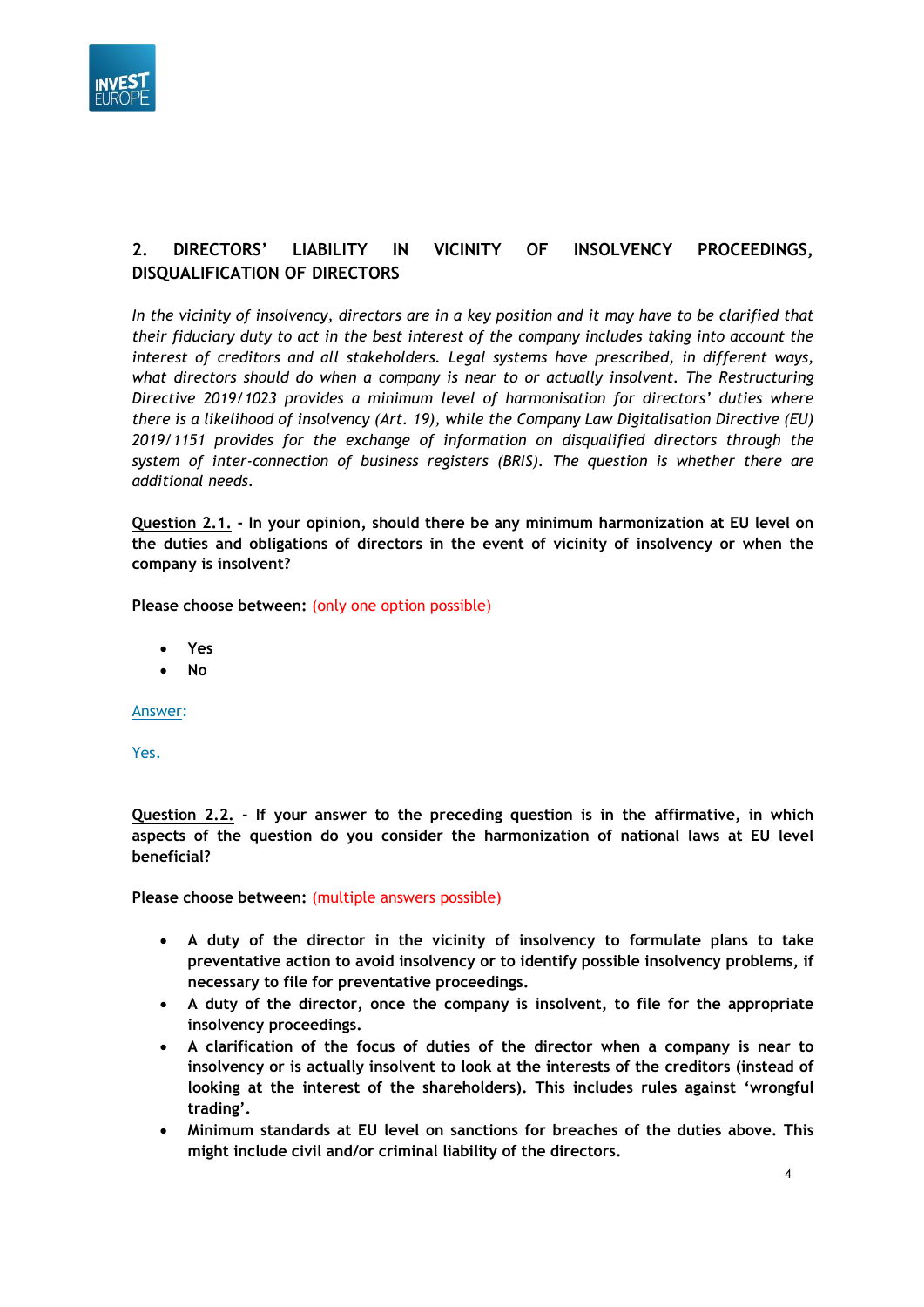

• **Minimum standards at EU level on the conditions and proceedings leading to the establishment of liability of the directors for breaches of the duties above.**

# Answer:

A duty of the director in the vicinity of insolvency to formulate plans to take preventative action to avoid insolvency or to identify possible insolvency problems, if necessary to file for preventative proceedings.

A duty of the director, once the company is insolvent, to file for the appropriate insolvency proceedings.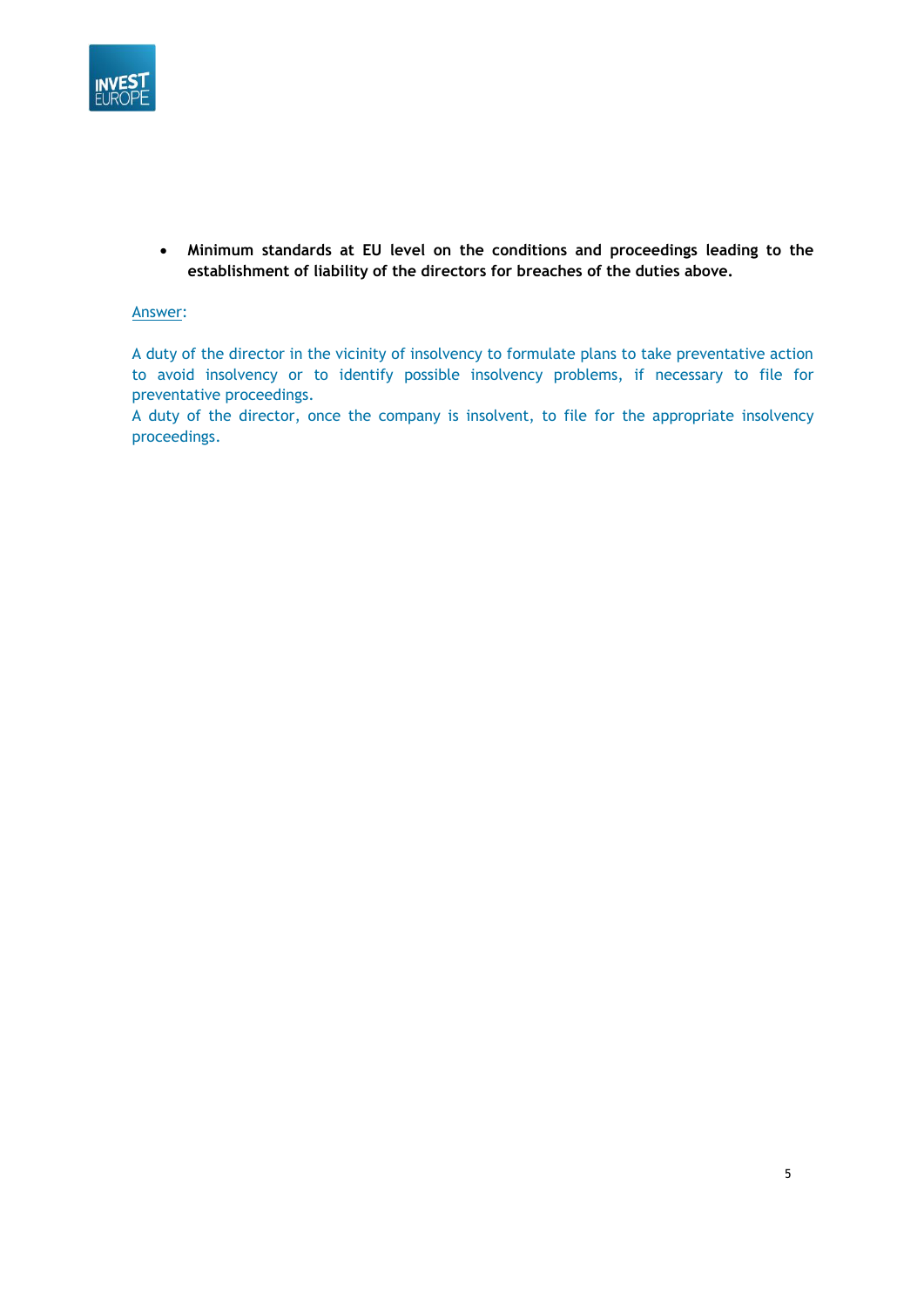

# **4. RANKING OF CLAIMS**

*With respect to ranking of claims, generally secured creditors are strongly protected and can realise their secured property (collateral). However, some legal systems grant other types of creditors priority status. In some Member States, employee claims are treated as priority claims and may get paid first even ahead of secured creditors. In some Member States tax claims have a preferential status in insolvency proceedings. In some legal systems, a certain carve-out of the proceeds of security rights is used to ensure a minimum satisfaction of unsecured creditors. The question is whether common principles should be introduced by EU measures and what those principles should be.*

**Question 4.1. - According to your opinion, which aspect of the rules on the ranking of claims would benefit most from a harmonization at EU level?**

**Please choose between:** (multiple answers possible)

- **The relationship between the claims of secured and unsecured creditors**
- **The position of the claims by unpaid employees of the debtor**
- **The status of tax and other public law claims in the event of insolvency**
- **The subordination of shareholder loans and/or other amounts due to shareholders to general creditor claims**
- **The validity of creditor agreements on ranking in non-bank insolvency**
- **The super-priority of "new financing"<sup>1</sup> , including the definition of the "new money" and the conditions of such a priority**
- **None of the above**
- **Other, please, elaborate**

# Answer:

The relationship between the claims of secured and unsecured creditors.

The position of the claims by unpaid employees of the debtor.

The subordination of shareholder loans and/or other amounts due to shareholders to general creditor claims.

The super-priority of "new financing", including the definition of the "new money" and the conditions of such a priority.

# **Please elaborate:**

Answer:

6

<sup>&</sup>lt;sup>1</sup> "New finance" means finance that is provided to a person or company in financial distress or even when insolvent.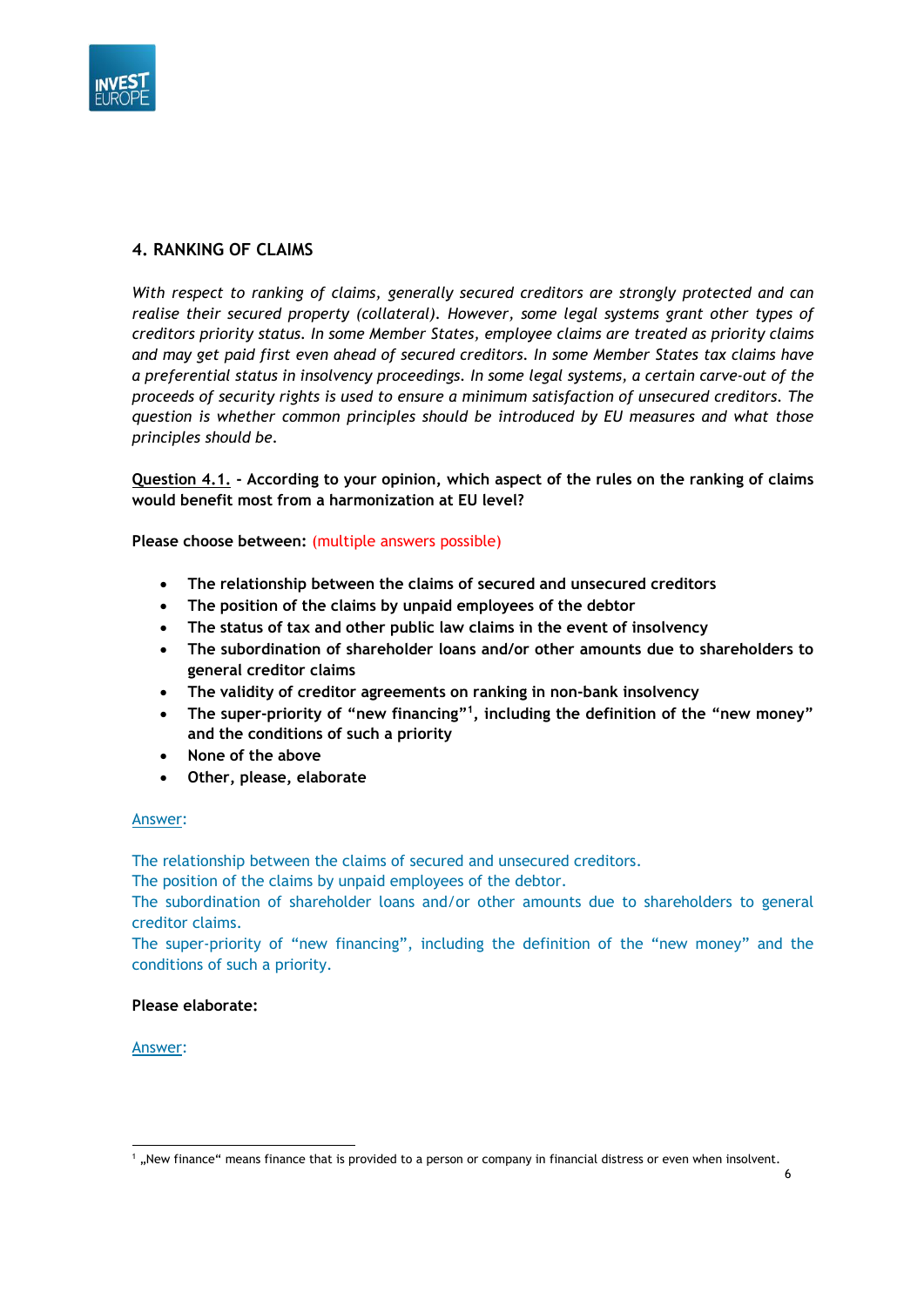

There should be no automatic subordination of shareholder loans to general creditor claims, as is presently the case in certain jurisdictions. Genuine shareholder loans ought to be treated in the same way as other third party loans.

**Question 4.2. - Should there be harmonized rules on 'carve outs' for the benefit of unsecured creditors? Or in other words: shall a portion of the amounts secured by security rights (rights in rem) be set aside for the satisfaction of general unsecured creditor claims?**

**Please choose between:** (only one option possible)

- **Yes**
- **Yes, provided that such rules are clearly defined, have a sufficiently narrow scope and are proportionate**
- **No, such carve-out rules, even with the narrowest scope, would have a negative effect to credit availability and to the cost of credit**

#### Answer:

No, such carve-out rules, even with the narrowest scope, would have a negative effect to credit availability and to the cost of credit.

**Question 4.5. - Should there be harmonized rules at EU level that subordinate claims arising out of shareholder loans to claims of other creditors (i.e. subordinate shareholder claims to debt claims)?**

# **Please choose between:** (only one option possible)

- **Yes, unless creditor claims are met in full (or unless each class of creditors consents), shareholders cannot receive anything for their shares.**
- **Yes, shareholder loans have to be treated in the same way as other unsecured claims.**
- **Yes, but difference has to be made between secured or unsecured loans by shareholders.**
- **No, the current divergence in national solutions is satisfactory in this respect**

#### Answer:

Yes, shareholder loans have to be treated in the same way as other unsecured claims.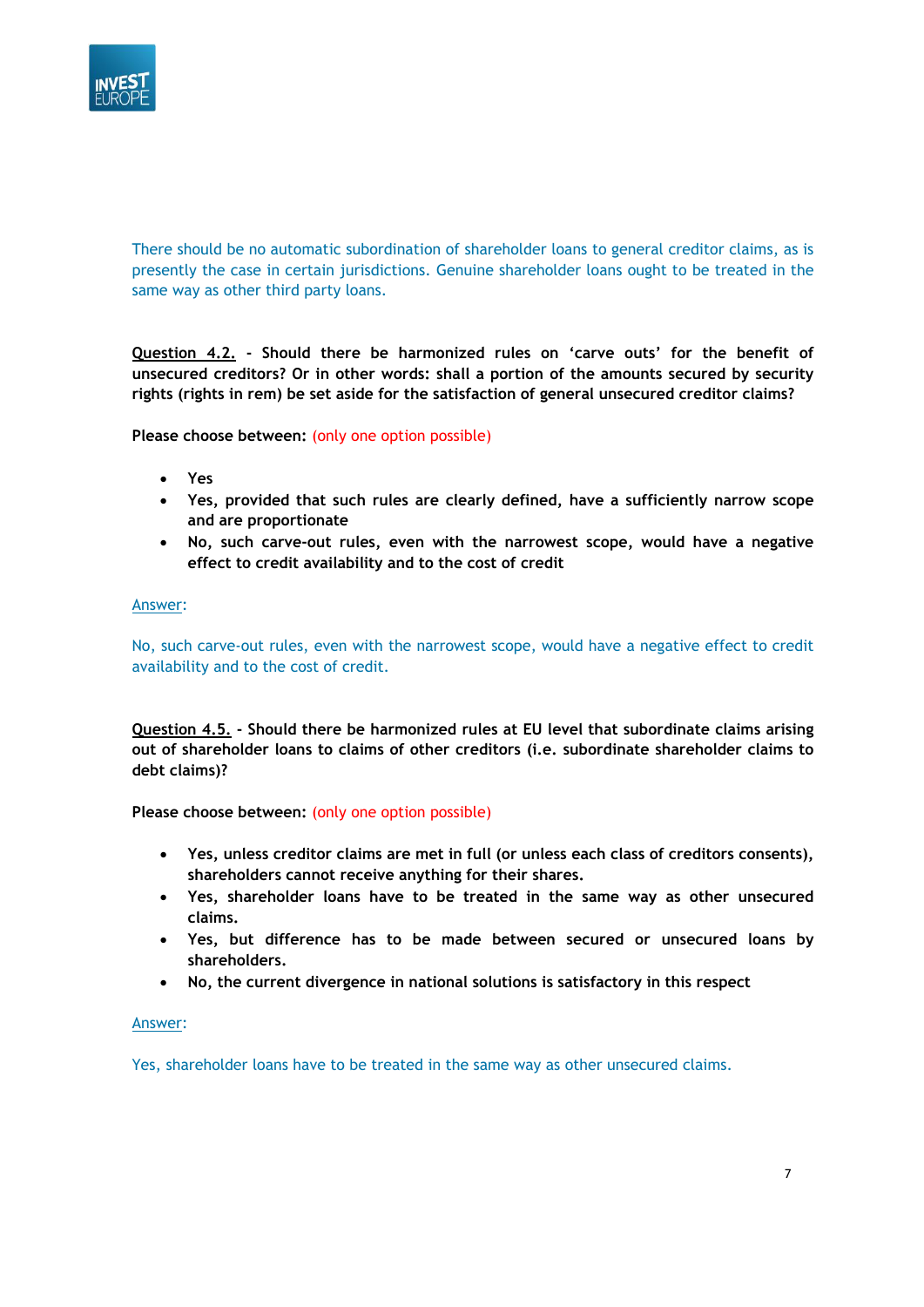

**Question 4.6. - Should there be rules at EU level protecting "new financing" with a view to promoting corporate restructuring in insolvency in addition to the rules in Directive 2019/1023 for pre-insolvency restructuring<sup>2</sup> ?**

**Please choose between:** (only one option possible)

- **Yes**
- **No**

Answer:

<sup>&</sup>lt;sup>2</sup> Directive (EU) 2019/1023 of the European Parliament and of the Council of 20 June 2019 on preventive restructuring frameworks, on discharge of debt and disqualifications, and on measures to increase the efficiency of procedures concerning restructuring, insolvency and discharge of debt, OJ L 172, 26.6.2019, p. 18–55.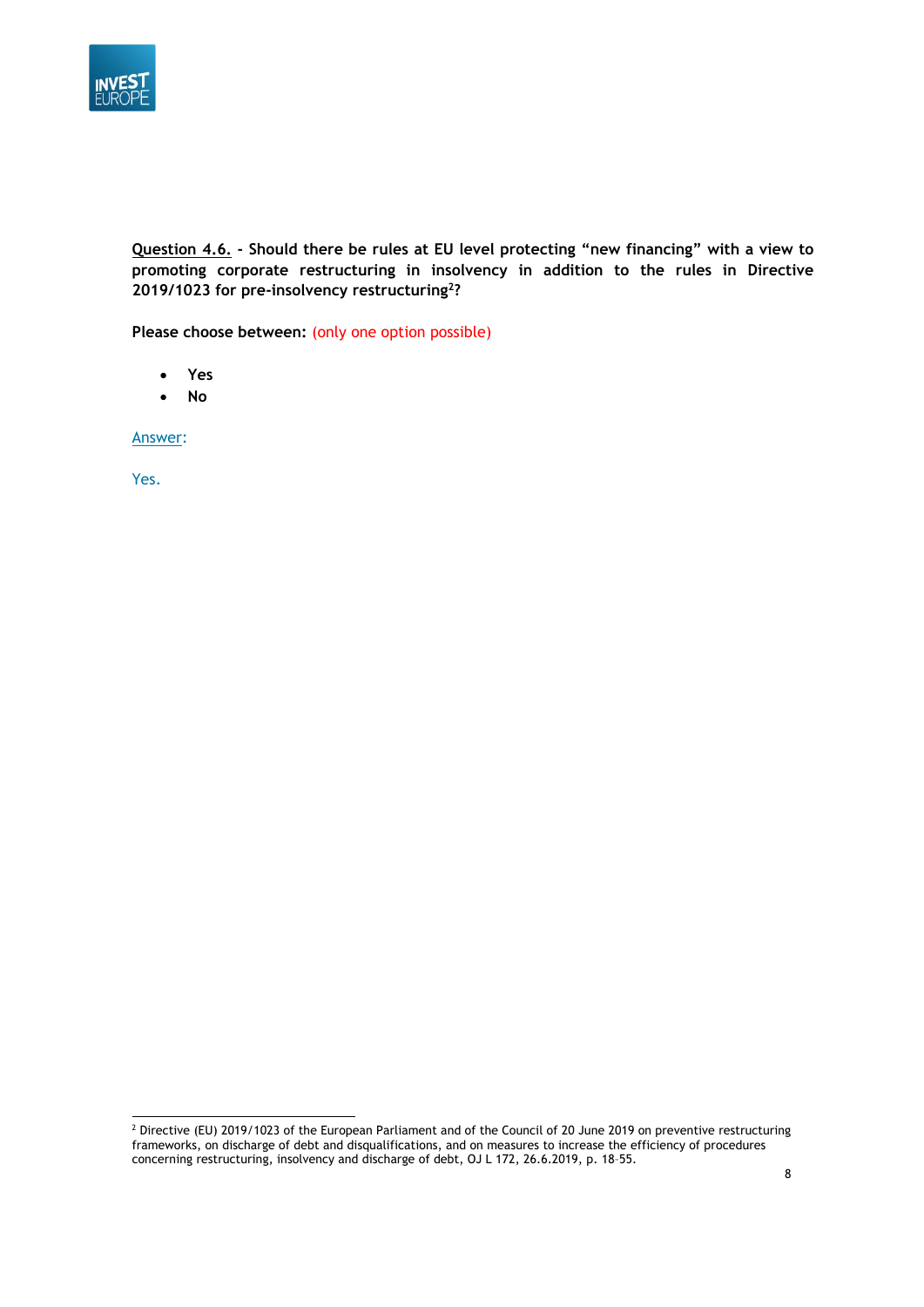

# **5. AVOIDANCE ACTIONS**

*While legal systems in the various jurisdictions of the EU provide for possibilities to set aside suspect transactions, especially due to fraud, allowing additional assets to be distributed to the creditors. There are divergent approaches as to the conditions for a transaction to be set aside and the time-periods determining when a transaction can be challenged.*

**Question 5.1. - Which kinds of transactions should be covered by the harmonised rules at EU level governing avoidance action?**

**Please choose between:** (multiple answers possible)

- **a) Preferences (transactions benefiting one creditor to the detriment of the general body of creditors)**
- **b) Transactions at an undervalue, including gifts to a creditor or a third party**
- **c) Securities created in the "suspect period" in order to convert a debt from being unsecured to being secured (invalidation of securities)**
- **d) Transactions to defraud creditors<sup>3</sup>**
- **e) Transactions entered into after insolvency proceedings**
- **f) Other [please, indicate!]**
- **g) None of them, there shall not be such harmonized rules**

#### Answer:

a) Preferences (transactions benefiting one creditor to the detriment of the general body of creditors)

b) Transactions at an undervalue, including gifts to a creditor or a third party

c) Securities created in the "suspect period" in order to convert a debt from being unsecured to being secured (invalidation of securities)

d) Transactions to defraud creditors

- e) Transactions entered into after insolvency proceedings;
- f) Other [please, indicate!]

# **Please indicate:**

#### Answer:

There are already similar types of avoidance actions in each of the Member States. If measures are to be taken at EU level, we would find minimum harmonization or recommendations to enhance convergence more feasible than a fully harmonised approach.

<sup>&</sup>lt;sup>3</sup>, Transaction defrauding creditors" means any transaction that was entered into by a debtor who subsequently becomes subject to formal insolvency proceedings and there was some intention to put creditors at a detriment as a result of the transaction. This derives from the actio pauliana.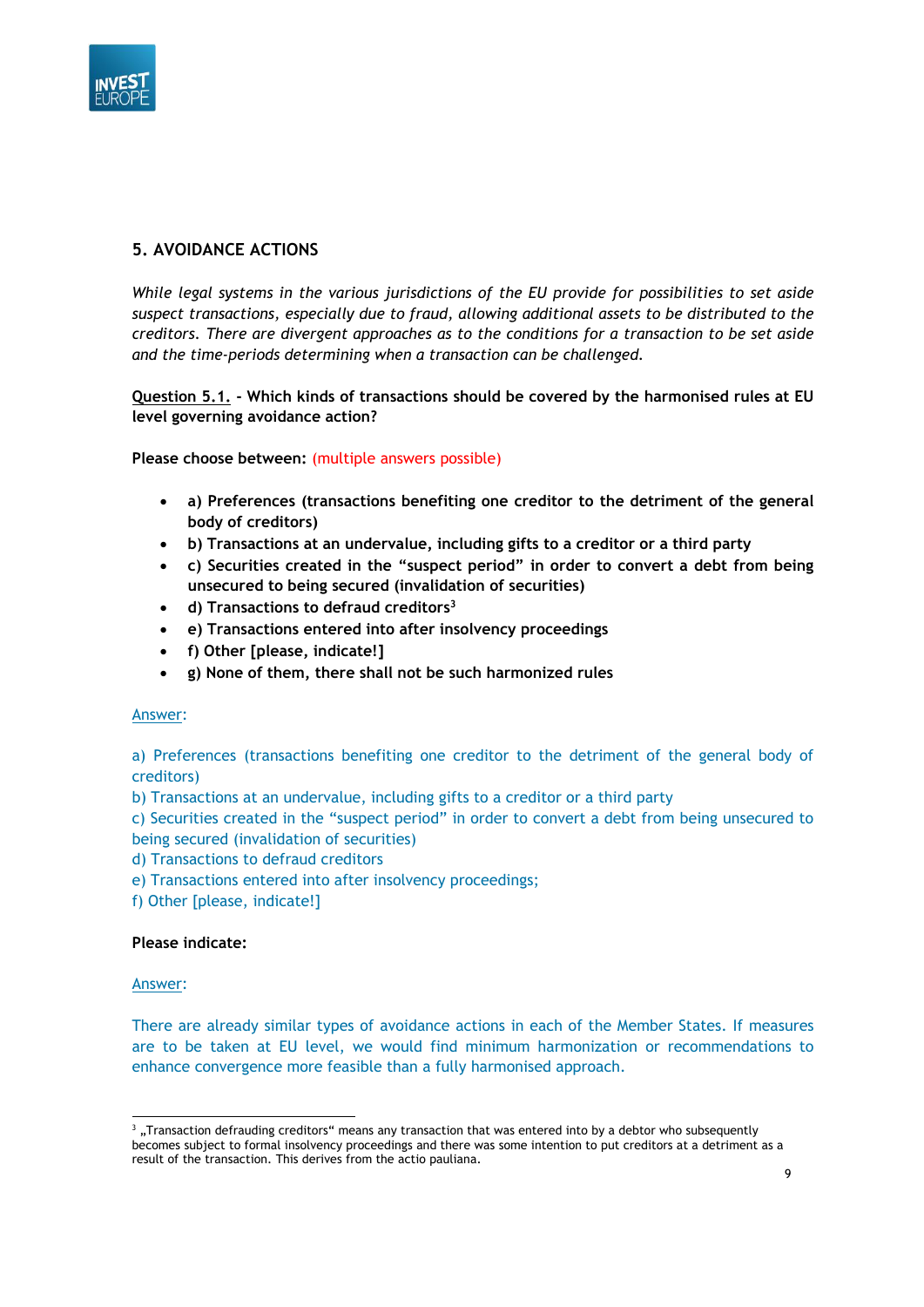

**Question 5.2. – What types of condition would you find necessary to determine at EU level for a transaction to qualify as avoided action?** (multiple answers possible, but note that some conditions exclude the acceptation of others. If you consider a condition relevant only in relation to certain types of transaction, please, indicate them in the pop-up free text box by using the letter codes under point 5.1)

# **Objective criteria**

**Please choose between:** (multiple answers possible)

- **The transaction happened within the "suspect period" (a set time period before the opening of insolvency proceedings)**
- **The transaction is to the detriment of the general body of creditors**
- **The transaction paces the creditor recipient in a better position than he or she would have been in a liquidation**
- **The debtor was insolvent at the time of the transaction**
- **The debtor became insolvent as a result of entering into the transaction**

#### Answer:

The transaction happened within the "suspect period" (a set time period before the opening of insolvency proceedings)

The transaction is to the detriment of the general body of creditors

The transaction paces the creditor recipient in a better position than he or she would have been in a liquidation

The debtor was insolvent at the time of the transaction

The debtor became insolvent as a result of entering into the transaction

# **Subjective criteria**

**Please choose between:** (multiple answers possible)

- **The debtor knew or should have known that the transaction benefits the particular creditor or third party over the other creditors**
- **The beneficiary of the transaction (a creditor or a third party) knew that the debtor is insolvent or that the payment is detrimental to the general body of the creditors**
- **The beneficiary of the transaction (a creditor or a third party) knew that the debtor's intention is to prejudice his or her creditors**

# Answer:

The debtor knew or should have known that the transaction benefits the particular creditor or third party over the other creditors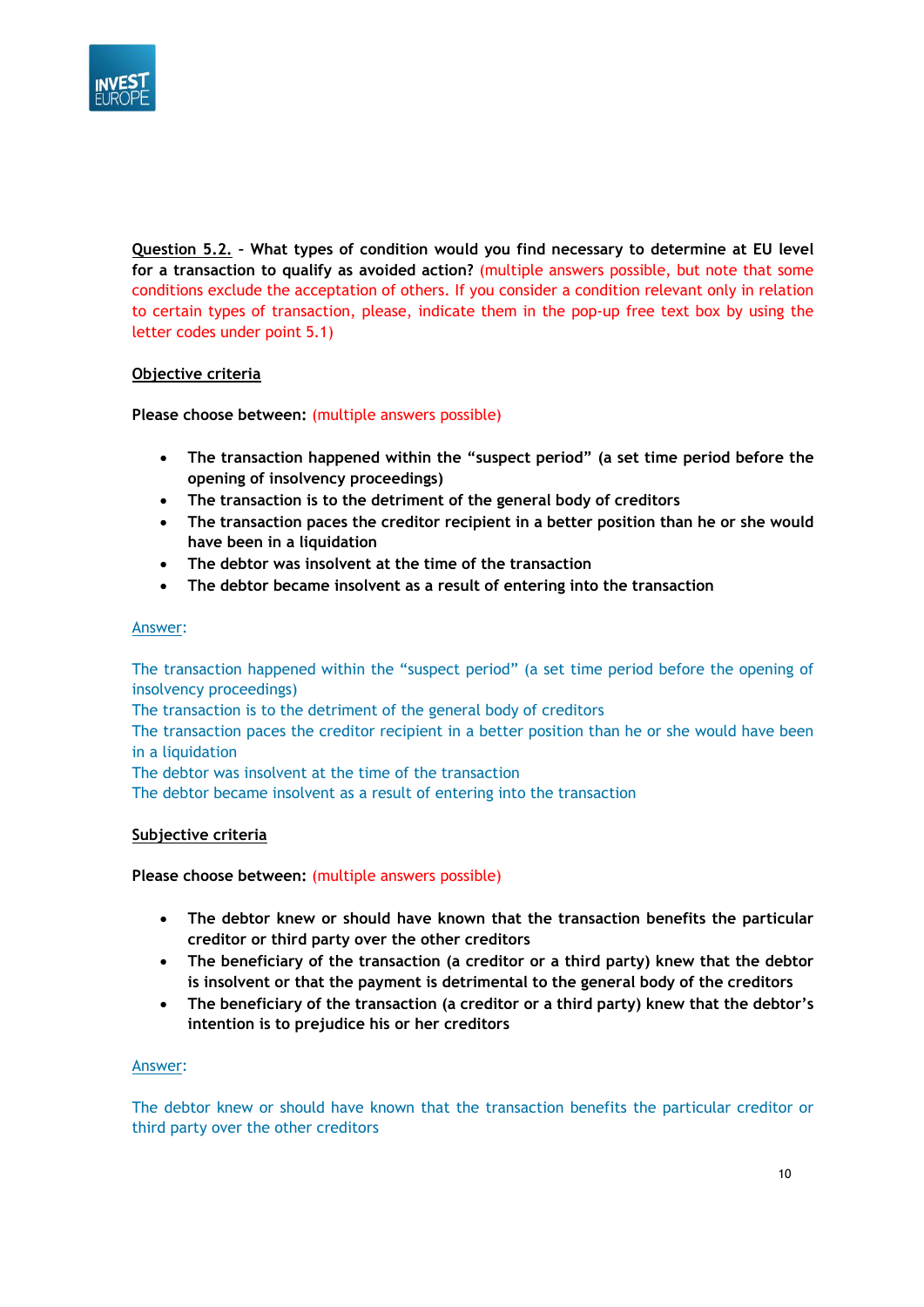

The beneficiary of the transaction (a creditor or a third party) knew that the debtor is insolvent or that the payment is detrimental to the general body of the creditors The beneficiary of the transaction (a creditor or a third party) knew that the debtor's intention is to prejudice his or her creditors

**Question 5.2.1. – Shall the fact that the transaction was performed when the payment was not yet due have any effect on the EU rules on avoidance in insolvency proceedings?**

**Please choose between:** (multiple answers possible)

- **Yes, in this case the "suspect period" has to be longer**
- **Yes, presumptions shall apply in favour of the claimant seeking the avoidance of the transaction (e.g. that in such a case the subjective condition on the knowledge of the debtor/ beneficiary of the transaction is considered to be established; or e.g. in such a case the objective condition on the insolvency of the debtor at the time of the transaction is presumed)**

#### Answer:

Yes, in this case the "suspect period" has to be longer

Yes, presumptions shall apply in favour of the claimant seeking the avoidance of the transaction (e.g. that in such a case the subjective condition on the knowledge of the debtor/ beneficiary of the transaction is considered to be established; or e.g. in such a case the objective condition on the insolvency of the debtor at the time of the transaction is presumed)

**Question 5.2.2. – Shall the fact that the transaction was made outside of the normal course of commerce/business of the debtor have any effect on the EU rules on avoidance in insolvency proceedings?**

**Please choose between:** (multiple answers possible)

- **Yes, in this case the "suspect period" has to be longer**
- **Yes, presumptions shall apply in favour of the claimant seeking the avoidance of the transaction (e.g. that in such a case the subjective condition on the knowledge of the debtor/ beneficiary of the transaction is considered to be established; or e.g. in such a case the objective condition on the insolvency of the debtor at the time of the transaction is presumed)**

Answer:

Yes, in this case the "suspect period" has to be longer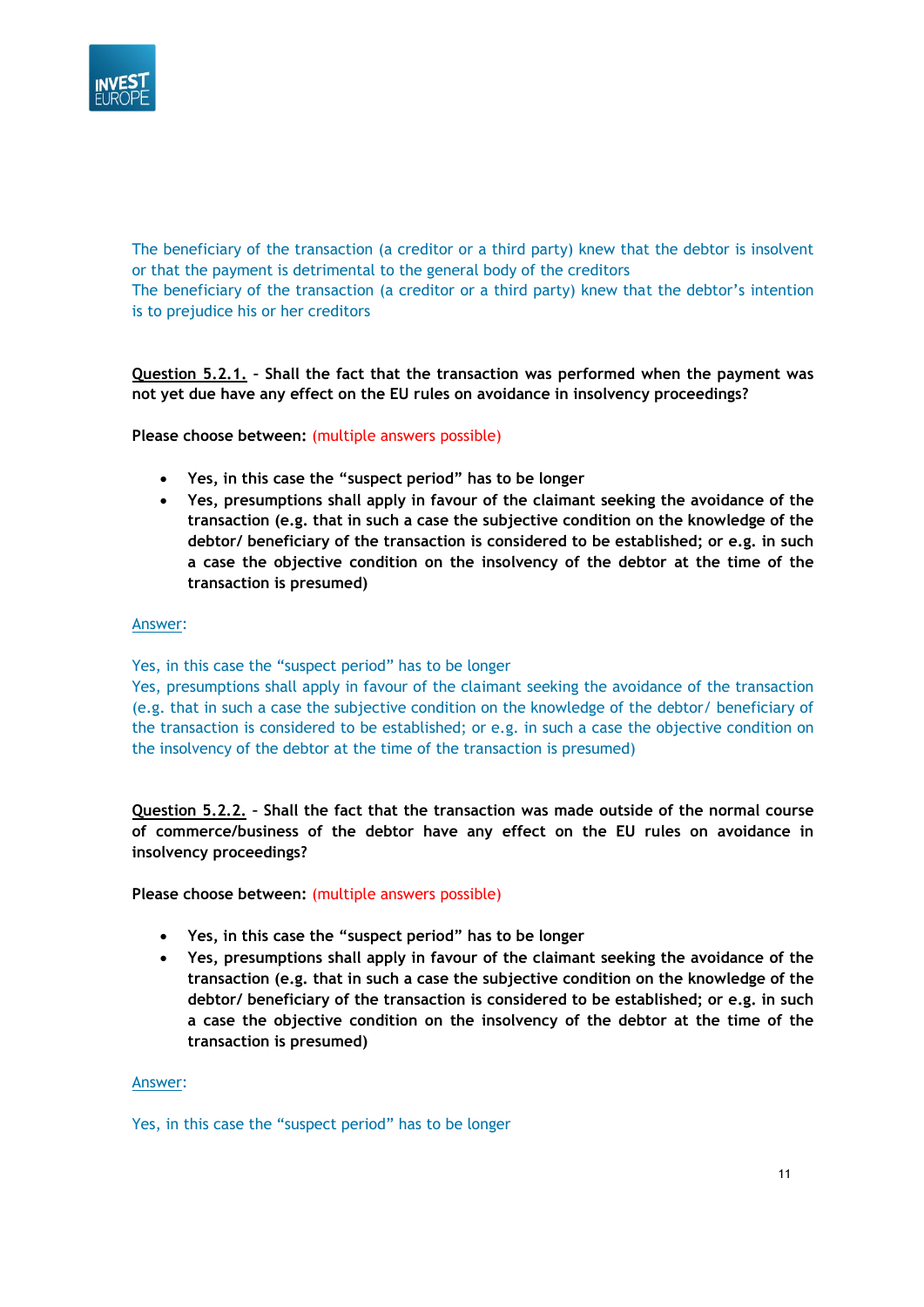

Yes, presumptions shall apply in favour of the claimant seeking the avoidance of the transaction (e.g. that in such a case the subjective condition on the knowledge of the debtor/ beneficiary of the transaction is considered to be established; or e.g. in such a case the objective condition on the insolvency of the debtor at the time of the transaction is presumed)

**Question 5.2.3. – Shall the fact that the person who benefited from the transaction (the creditor or a third party) is connected (family members, group of companies) with the debtor have any effect on the EU rules on avoidance in insolvency proceedings?**

**Please choose between:** (multiple answers possible)

- **Yes, in this case the "suspect period" has to be longer**
- **Yes, presumptions shall apply in favour of the claimant seeking the avoidance of the transaction (e.g. that in such a case the subjective condition on the knowledge of the debtor/ beneficiary of the transaction is considered to be established; or e.g. in such a case the objective condition on the insolvency of the debtor at the time of the transaction is presumed)**

#### Answer:

Yes, in this case the "suspect period" has to be longer

Yes, presumptions shall apply in favour of the claimant seeking the avoidance of the transaction (e.g. that in such a case the subjective condition on the knowledge of the debtor/ beneficiary of the transaction is considered to be established; or e.g. in such a case the objective condition on the insolvency of the debtor at the time of the transaction is presumed)

# **Question 5.2.3.1. – Who shall be considered as a "connected person" in the context of avoidance of transactions according to the harmonized rules?**

#### Answer:

Companies in the same group, equity holders, management, family members related to management.

**Question 5.3. – Should the time-periods before the opening of insolvency proceedings in which a transaction must have been entered into for it to be avoidable (the "suspect period") be harmonized at EU level?**

**Please choose between:** (only one option possible)

• **Yes**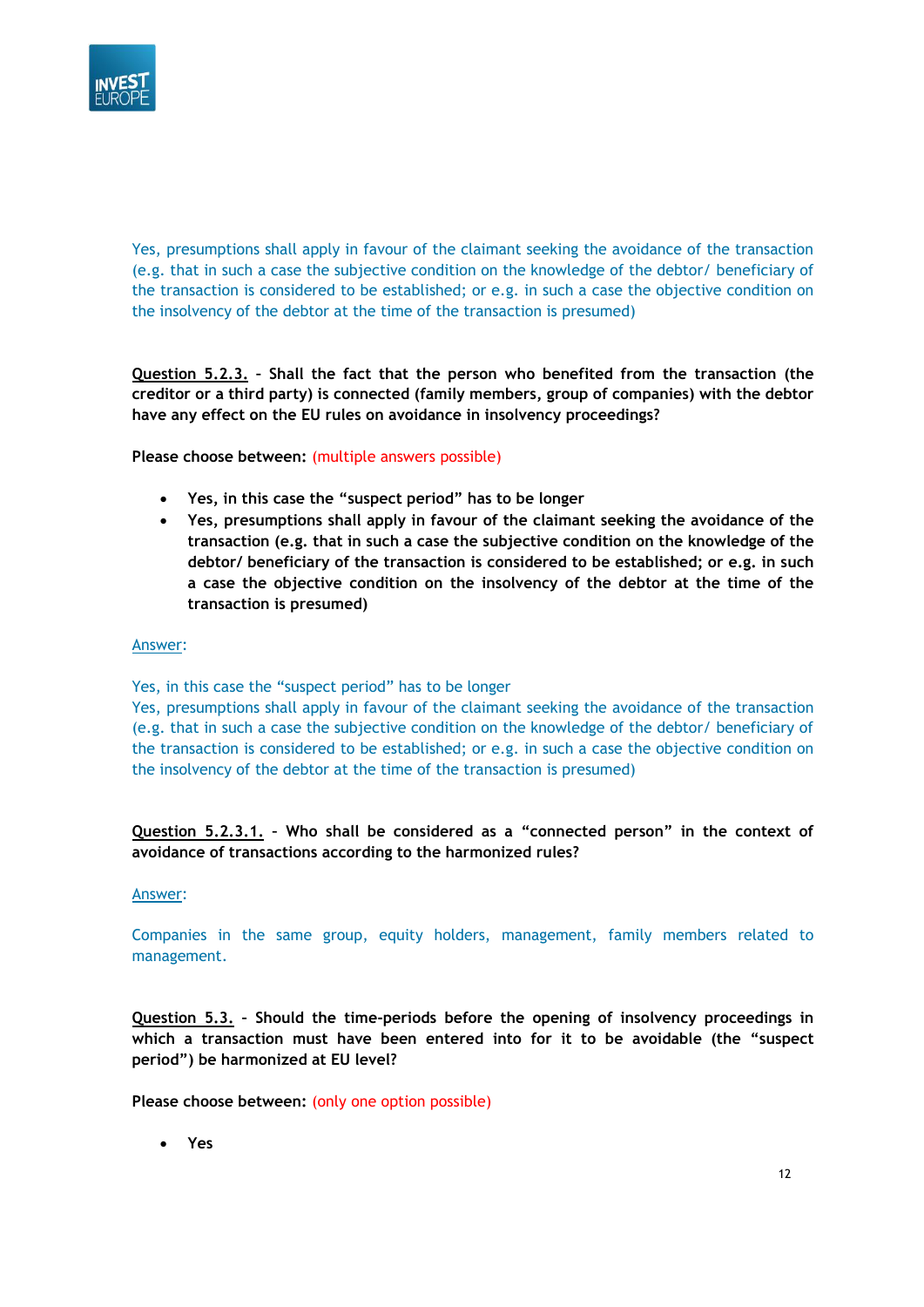

• **No**

Answer:

Yes.

**Question 5.3.2. – What shall be the point in time from which the "suspect period" shall be counted from?**

**Please choose between:** (only one option possible)

- **The opening of insolvency proceedings**
- **The appointment of the insolvency practitioner**
- **Other (please specify)**

Answer:

The opening of insolvency proceedings

**Question 5.4. – In most Member States, the right to file an avoidance action lies with the insolvency administrator, however, in certain Member States, creditors are also empowered to file it under certain conditions. In your view, who should be entitled to take action in the courts in relation to the avoidance of transactions?**

**Please choose between:** (multiple answers possible)

- **the IP**
- **a government official**
- **a court supervisor**
- **a creditor alone**
- **a creditor subject to approval of a court or some other independent body**

Answer:

The IP. A creditor alone.

**Question 5.5. – Should there be a harmonized limitation period as far as the institution of avoidance proceedings?**

**Please choose between:** (only one option possible)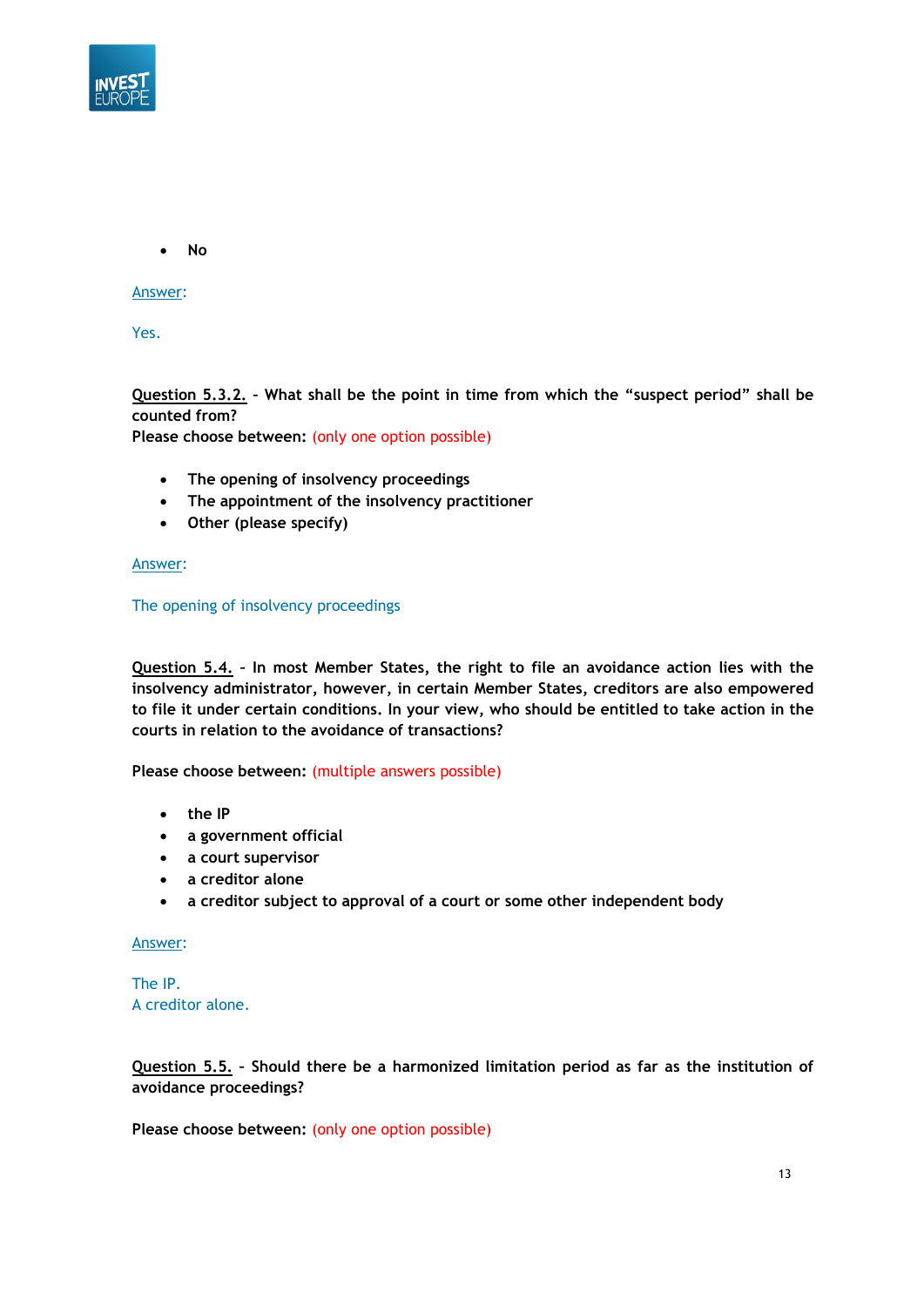

- **Yes**
- **No**

Answer:

Yes.

**Question 5.5.1. – If your answer to the preceding question was in the affirmative, what shall be the time-period within which avoidance proceedings have to be instituted?**

# Answer:

Before the insolvency process has been concluded.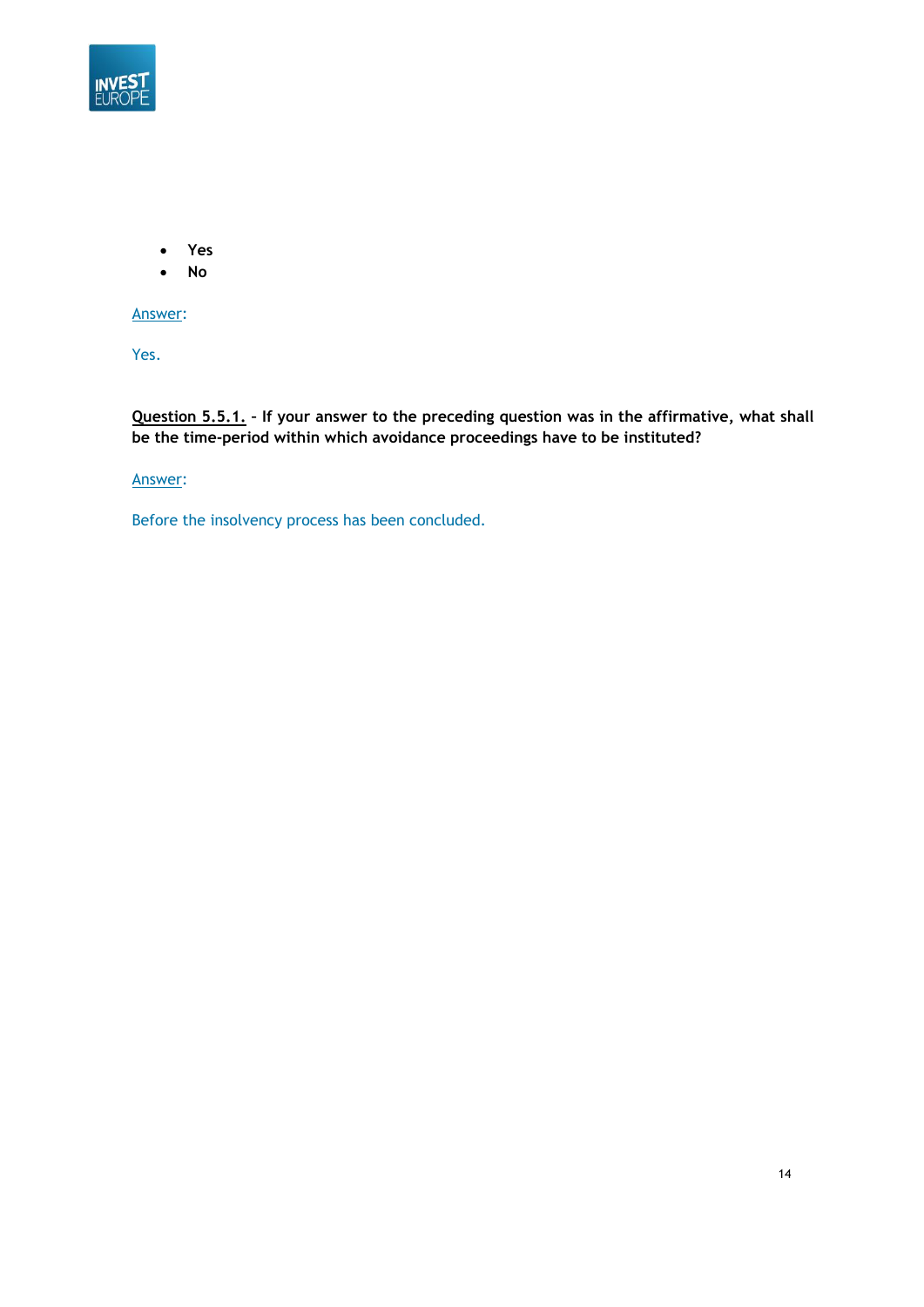

# **6. HARMONISING PROCEDURAL ISSUES RELATING TO FORMAL INSOLVENCY PROCEEDINGS**

*This section addresses the definition of insolvency, the obligation (of the debtor) and the possibility (for others) to file for insolvency proceedings and the requirements for filing claims against an insolvent debtor. On all those questions, there are divergent solutions in the Member States' legal systems. Insolvency is defined on the basis of either only a cash flow/illiquidity test (a company cannot pay its debts as they fall due) or, as an alternative, a balance sheet/overindebtedness test (the value of a company's liabilities outweigh the value of its assets). Approaches also differ as to whether directors are required to file for insolvency proceedings and as to the conditions for creditors to request the opening. To ensure that their claims are acknowledged and taken into account in the calculation of creditors' pay-out in liquidation and in the voting for arrangements for restructuring, creditors need to file their claims with the insolvency practitioner but the conditions, especially concerning the time allowed for the filing varies significantly across the EU.*

# **Question 6.1. – Should there be a harmonised definition of insolvency at EU level?**

# **Please choose between:** (only one option possible)

- **Yes**
- **No**

# Answer:

Yes.

# **Question 6.1.1. – Should the definition of insolvency be based on?**

**Please choose between:** (multiple answers possible)

- **Liquidity test?**
- **Balance sheet test?**
- **The possibility to opt for one of both?**
- **Other test (for instance, a combination of elements from both tests)?**

#### Answer:

Liquidity test Balance sheet test The possibility to opt for one of both Other test (for instance, a combination of elements from both tests)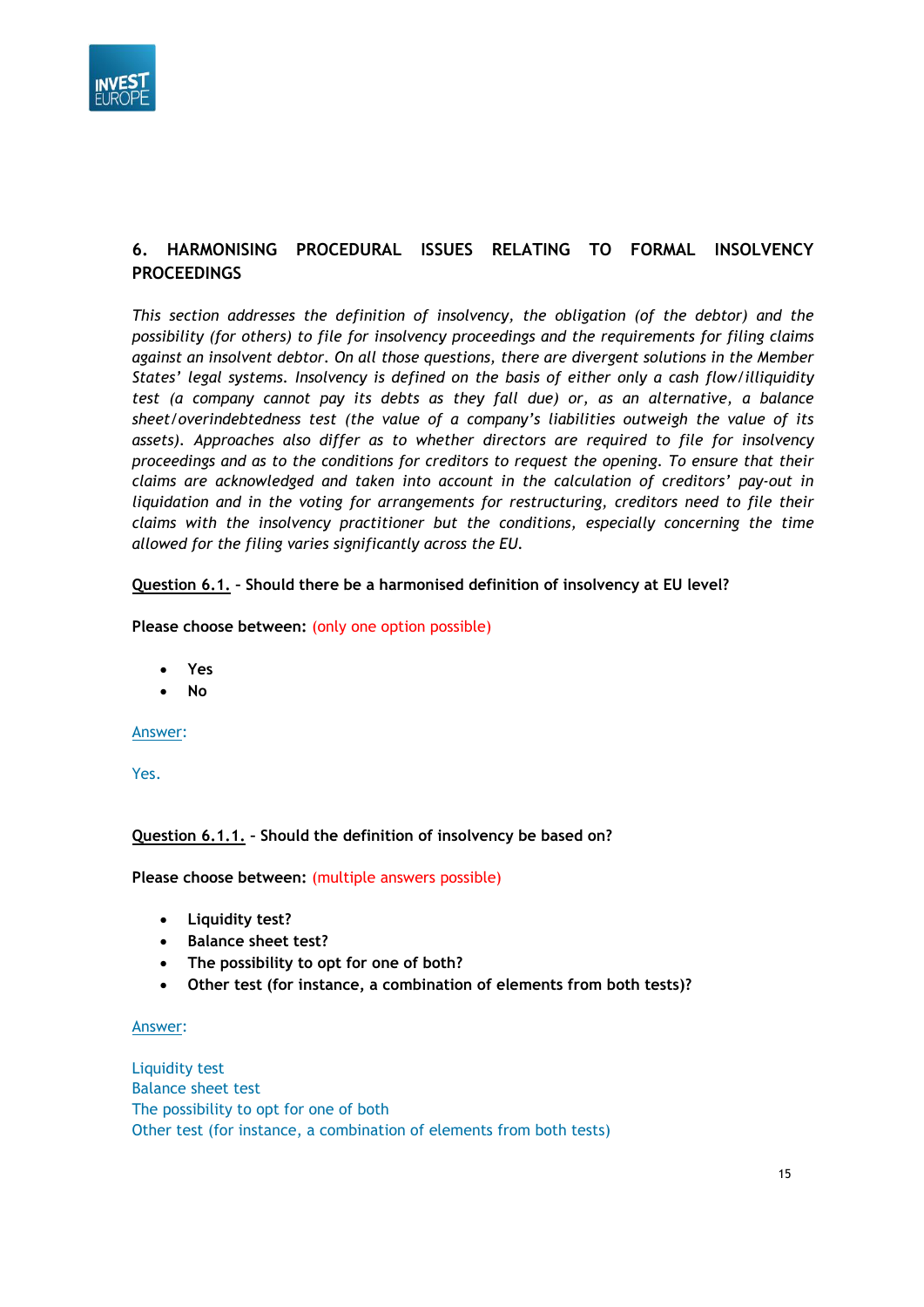

# **Please explain:**

Answer:

Each of these could be options.

**Question 6.2. – In view of procedural economy, would you consider beneficial introducing rebuttable legal presumptions that would facilitate proving that a debtor is insolvent (for instance: if a debtor is unable to meet its financial obligations over a period of time longer than 90 days, it is considered insolvent)?**

**Select an available appropriate ranking scale from 0 to 5.** (only values of at most 5 are allowed)

Answer:

3

**Question 6.3. – Should there be harmonised rules on how insolvency proceedings are opened?**

**Select an available appropriate ranking scale from 0 to 5.** (only values of at most 5 are allowed)

# Answer:

4

**Tick the below replies if you think such rules should:** (multiple answers possible)

- **Oblige an insolvent debtor to file for insolvency**
- **Provide creditors with a right to file for insolvency**

#### Answer:

Oblige an insolvent debtor to file for insolvency. Provide creditors with a right to file for insolvency.

**Question 6.4. – One of the most important issues for legal entities, when they learn that insolvency proceedings have been opened against their debtor, is to learn about this fact in a**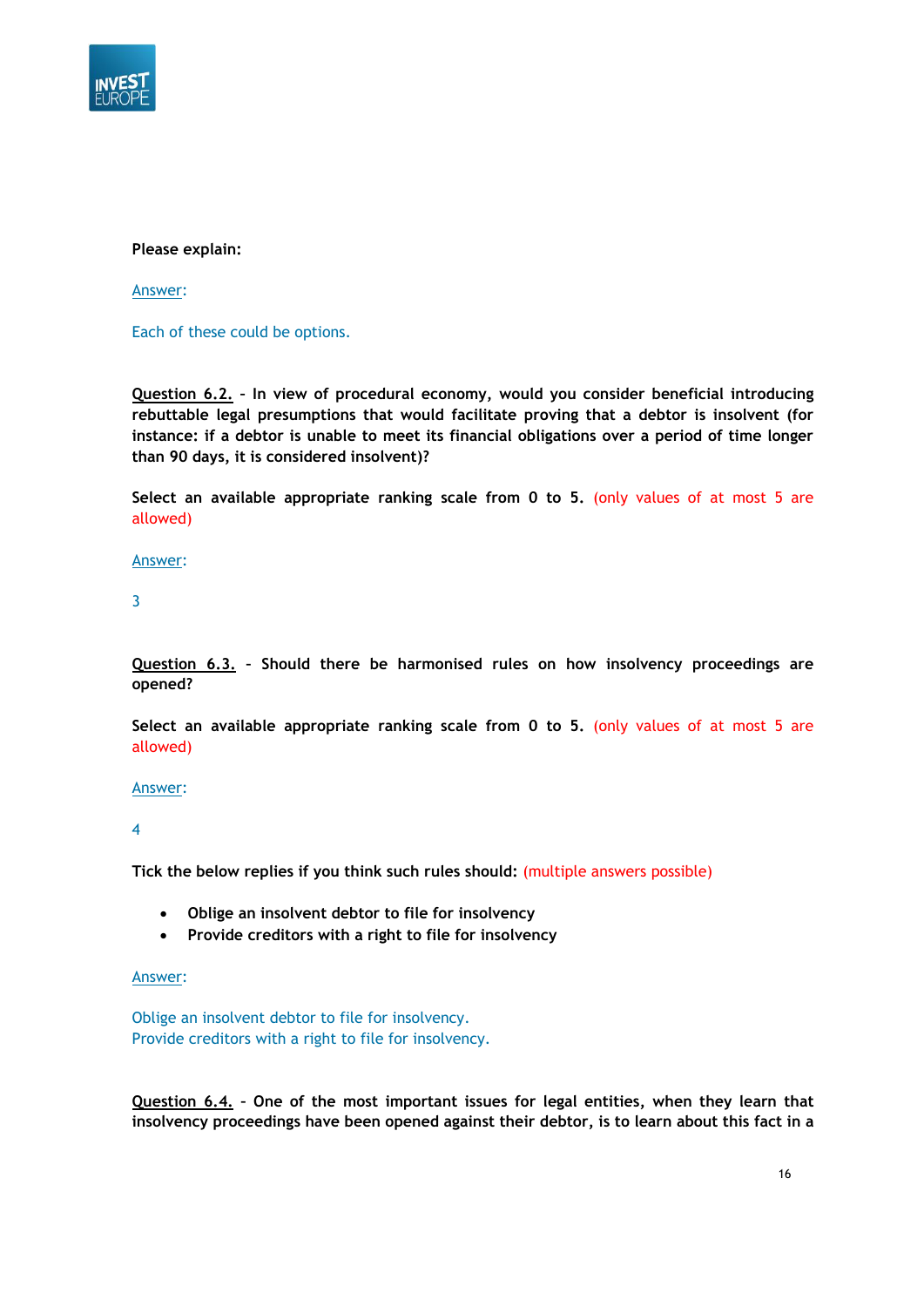

**timely manner and to acquire certainty about the time-period for lodging their claims in the respective insolvency proceedings.**

**As regards the information on the opening of insolvency proceedings, are national insolvency registers and the interconnectivity of national insolvency registers at EU level functioning properly?<sup>4</sup>**

**Please choose between:** (only one option possible)

- **Yes**
- **No**

#### Answer:

No.

**If no, what should be improved?**

Answer:

A common approach to what information is accessible may be useful.

**Do you see merit in harmonising national rules on the time-limits for creditors as regards the lodging of their claims?**

**Please choose between:** (only one option possible)

- **Yes**
- **No**

Answer:

Yes.

**If yes, what would be the most appropriate time-limit?**

#### Answer:

In general and to promote efficiency, a one year time limit may be appropriate but with an option to extend in more complex situations and for simple cases, recognition that a shorter period may be appropriate.

<sup>4</sup> Bearing in mind that the EU-wide interconnection of insolvency registers (IRI 2.0, see Article 25 of Regulation (EU) 2015/848) will be fully operational in all Member States only as of 30 June 2021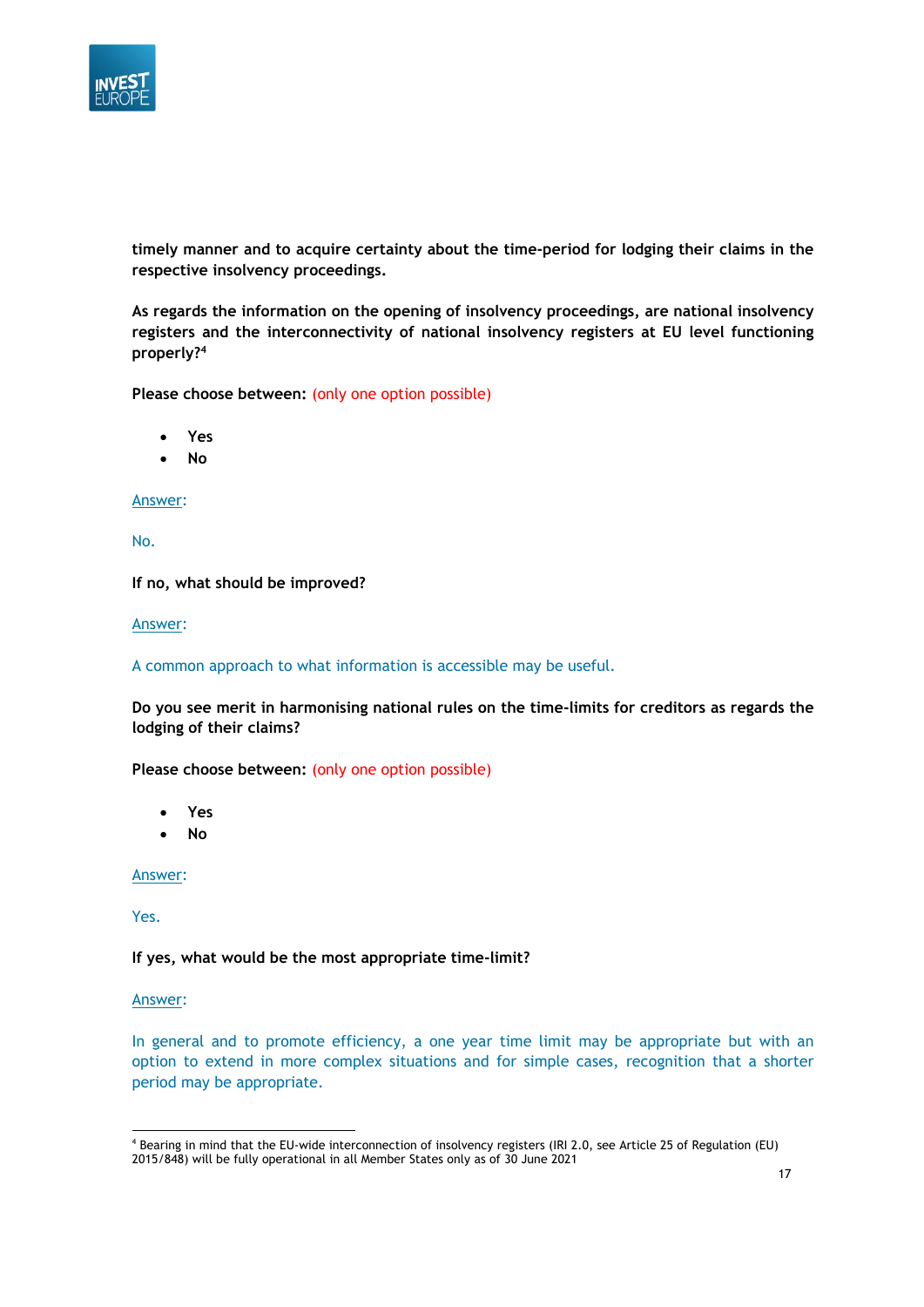

**Question 6.5. – Given the increasing number of cross-border insolvency cases and the need for specialised legal knowledge, should the rules on minimum training requirements/professional qualifications for judges be harmonised at the EU level?**

**Please choose between:** (only one option possible)

- **Yes**
- **No**

Answer:

Yes.

**Question 6.6. – In your assessment, would it contribute to the efficiency of insolvency proceedings if Member States designated specialised chambers at the appropriate court instances for the handling of insolvency cases?**

**Please choose between:** (only one option possible)

- **Yes**
- **No**

Answer: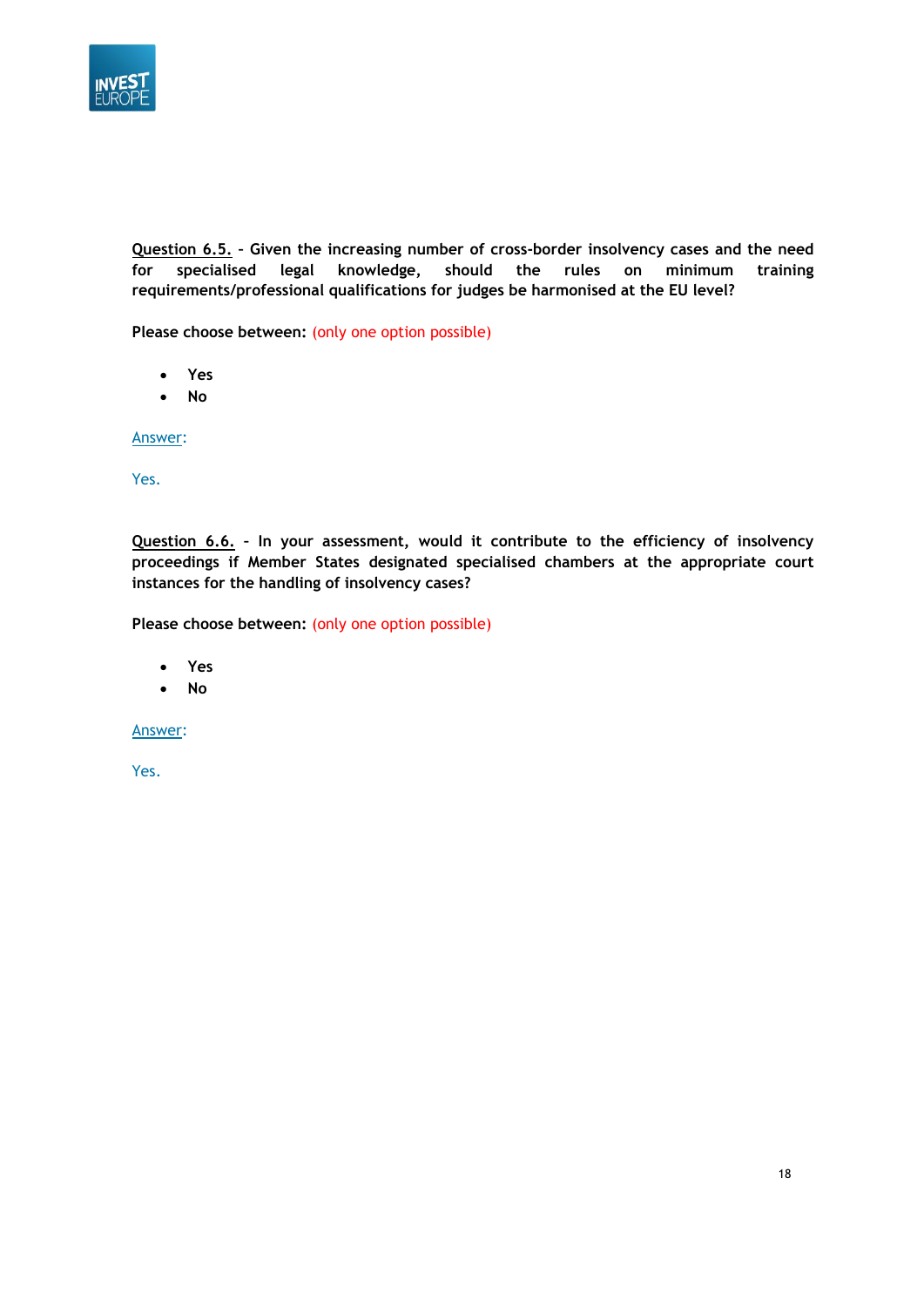

# **7. ASSET PRESERVATION, ASSET IDENTIFICATION AND TRACING OF ASSETS BELONGING TO THE INSOLVENCY ESTATE**

*Asset tracing is a process that enables courts, IP, investigators or parties that demonstrated a legitimate interest to determine a debtor's assets, examine the revenue generated by often fraudulent activity, and follow its trail. EU law has established a specific tool for asset tracing in the area of civil judicial cooperation, in order to obtain information on bank accounts in another Member State in the context of the cross-border freezing of accounts in the Regulation on a European Account Preservation Order<sup>5</sup> . However, there is no horizontal instrument to assist cross-border asset tracing and enforcement in insolvency cases.*

**Question 7.1. – Businesses across the Union often stipulate in contracts among themselves specific "acceleration" or "termination" clauses (also known as "ipso facto clauses") for the event if any of them becomes insolvent. Since rules on such clauses in EU Member States diverge or do not exist and since courts and arbitral tribunals issue very diverging decisions when interpreting such contractual clauses, would you estimate that harmonisation of those rules would enhance legal predictability and security for businesses?**

**Please choose between:** (only one option possible)

- **Yes**
- **No**

Answer:

Yes.

**Question 7.2. – Should there be EU harmonised rules on assistance (including interconnectivity of relevant registers) in the cross-border tracing of assets of the insolvent debtor?**

**Please choose between:** (only one option possible)

- **Yes**
- **No**

Answer:

<sup>&</sup>lt;sup>5</sup> Regulation (EU) No 655/2014 of the European Parliament and of the Council of 15 May 2014 establishing a European Account Preservation Order procedure to facilitate cross-border debt recovery in civil and commercial matters, OJ L 189, 27.6.2014, p. 59.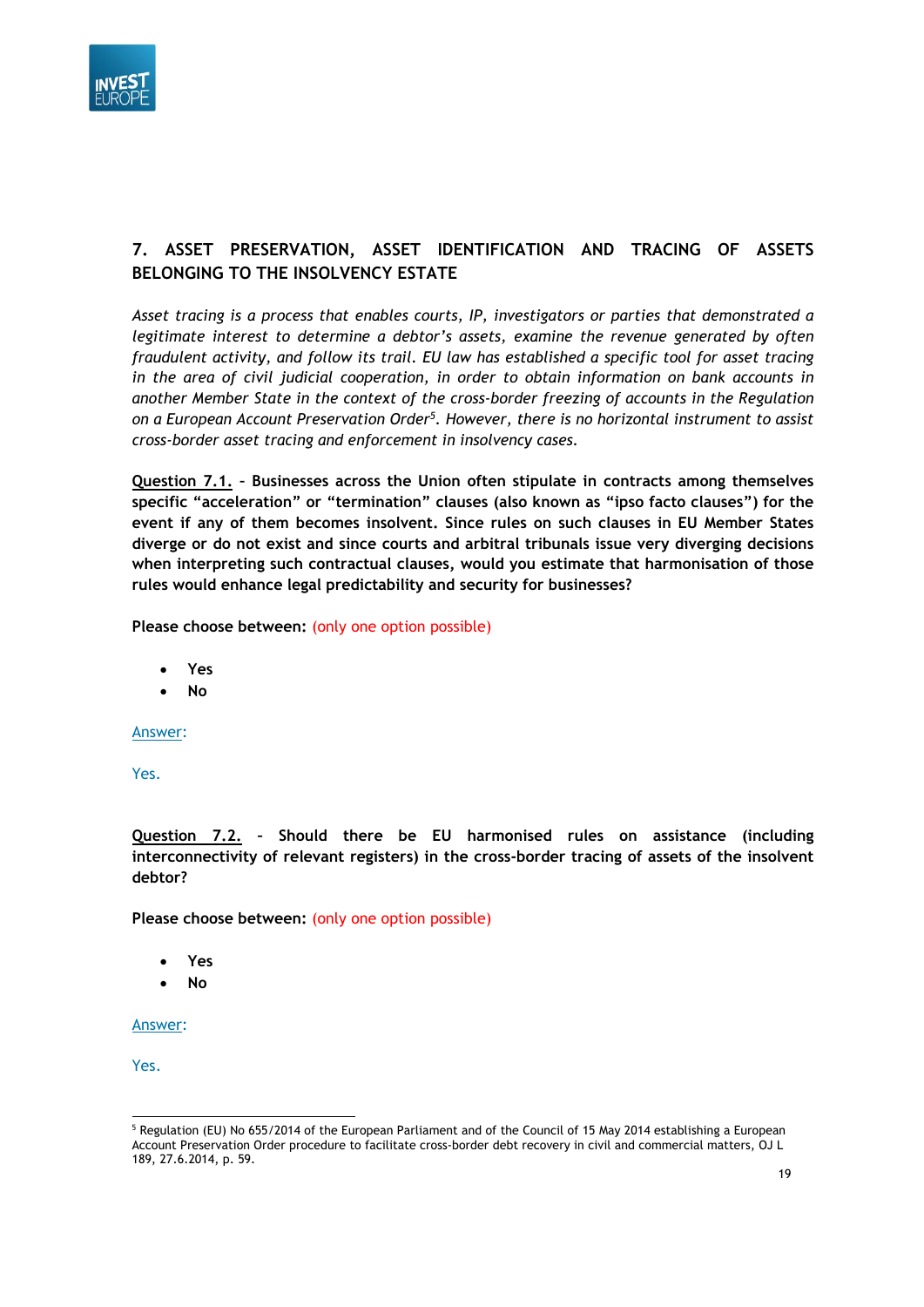

# **Question 7.2.1. – If YES, information on which types of assets is the most useful?**

**Please choose between:** (multiple answers possible)

- **Real estate**
- **Movables**
- **Company interests**
- **Bank accounts**
- **Claims (other than arising from bank accounts)**

Answer:

Real estate Company interests

**Question 7.5. – Should insolvency practitioners have full access to property and collateral database?**

Please choose between: (only one option possible)

- **Yes**
- **No**

Answer: